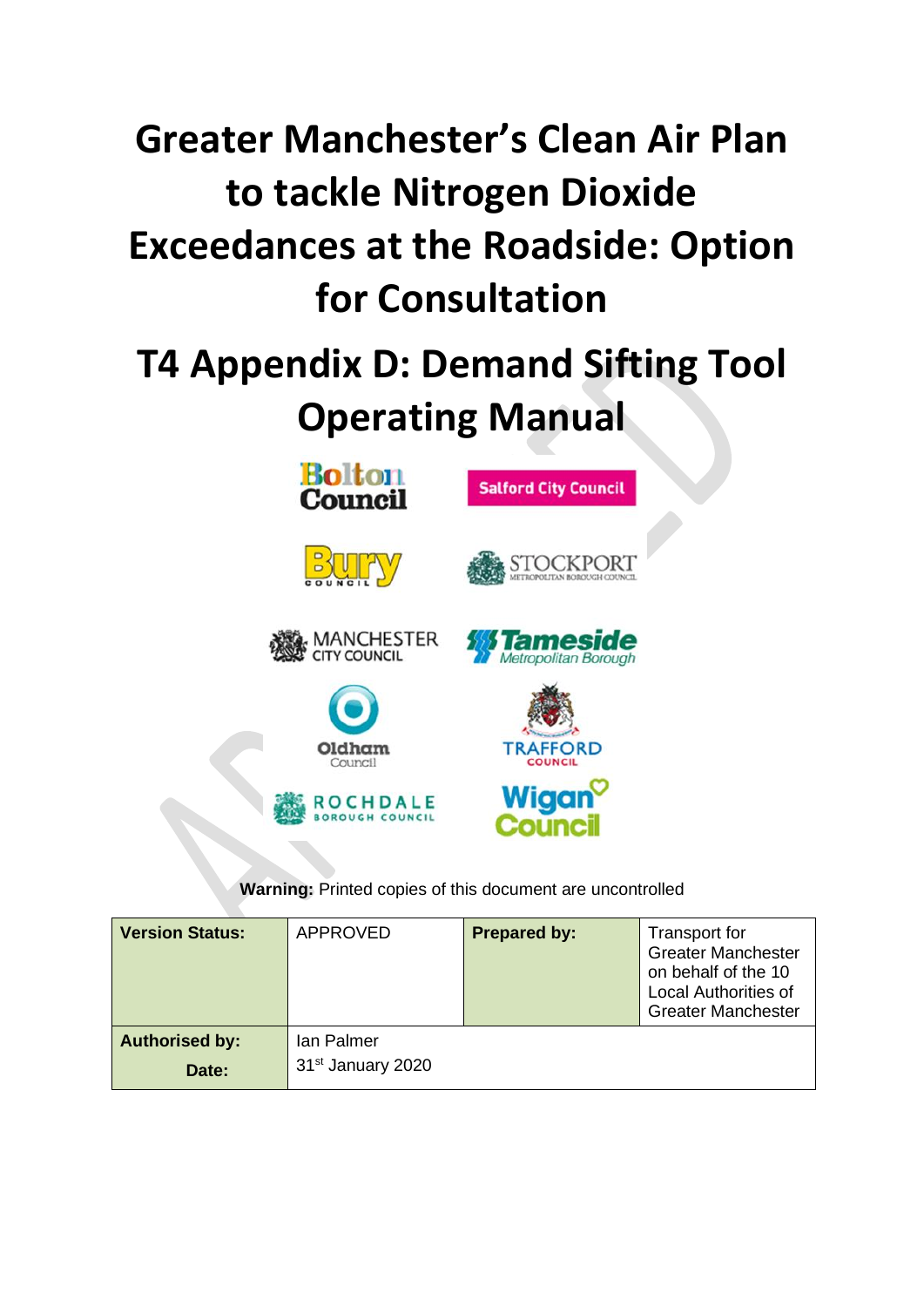# <span id="page-1-0"></span>**Table of Contents**

| 6. |  |
|----|--|
|    |  |
|    |  |
|    |  |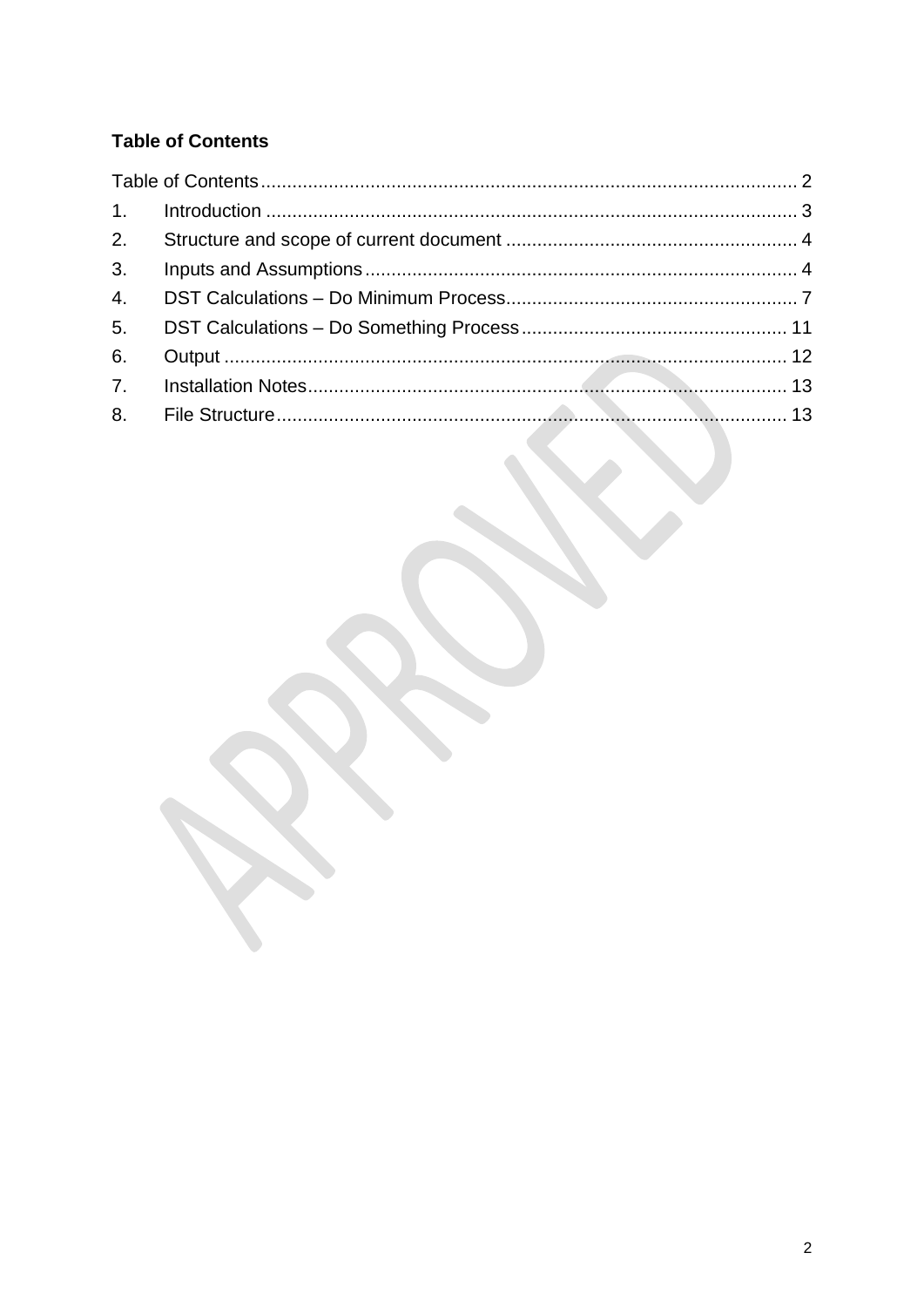# <span id="page-2-0"></span>**1. Introduction**

#### **Overview**

- 1.1 The Demand Sifting Tool (DST) has been developed to help with the decision-making process for the Clean Air Plan (CAP) for Transport for Greater Manchester (TfGM). The primary objectives of CAP are to improve air quality and reduce harmful pollution across Greater Manchester. The DST provides a high-level summary of how various options compare.
- 1.2 The DST was initially a tool to help quickly sift the long list of options. It has now been enhanced to work with the other parts of the modelling system, including the cost models that estimate behavioural response, to provide a robust demand forecasting tool that is fit for the purpose of assessing the CAP proposals.

# 1.3 The DST process is illustrated in **[Figure 1-1.](#page-2-1)**

<span id="page-2-1"></span>

| <b>SATURN DM</b><br><b>Matrices</b>                                                           | Sectorised<br>Demand                                                     | <b>Demand Sifting</b><br>Tool - DM Process                                                                                                                                                                                                                      | <b>Demand Sifting</b><br>Tool - DS Process                                                                                                                                                                                                                 | <b>SATURN DS</b><br><b>Matrices</b>                                                                                                                              |  |
|-----------------------------------------------------------------------------------------------|--------------------------------------------------------------------------|-----------------------------------------------------------------------------------------------------------------------------------------------------------------------------------------------------------------------------------------------------------------|------------------------------------------------------------------------------------------------------------------------------------------------------------------------------------------------------------------------------------------------------------|------------------------------------------------------------------------------------------------------------------------------------------------------------------|--|
| •8 userclasses zone<br>to zone (Car, LGV,<br>HGV and Taxi)<br>compliant and<br>non-compliant. | •4 user classes (UC)<br>sector to sector<br>(Car, LGV, HGV and<br>Taxi). | •The demand is<br>split to compliant<br>and non-compliant<br>$-10$ user classes<br>(Taxis are split into<br>two catergories).<br>•The demand is<br>split using the<br>proportions<br>derived from the<br>ANPR data (same<br>proportions are<br>used in SATURN). | •The process is run<br>and the<br>behavioural<br>responses are<br>applied to the<br>demand.<br>•Taxis demand is<br>sumed into one<br>type.<br>•The DS demand is<br>divided by the DM<br>demand and<br>change factors are<br>created for 8 user<br>classes. | • DST change factors<br>(8UC) are<br>expanded to the<br>full SATURN<br>matrices (8UC) and<br>change factors are<br>applied to the<br><b>SATURN DM</b><br>demand. |  |

# **Figure 1-1 DST Process**

1.4 In summary, the DST processes the Do Minimum (DM) demand that is exported from the SATURN traffic model for 1,034 zones, converts these in to a 62 sector system, applies various behavioural responses to the demand based on the charges imposed on each vehicle type, and then creates the Do Something (DS) demand change factors. The change factors are then applied to the DM demand in order to create the DS demand.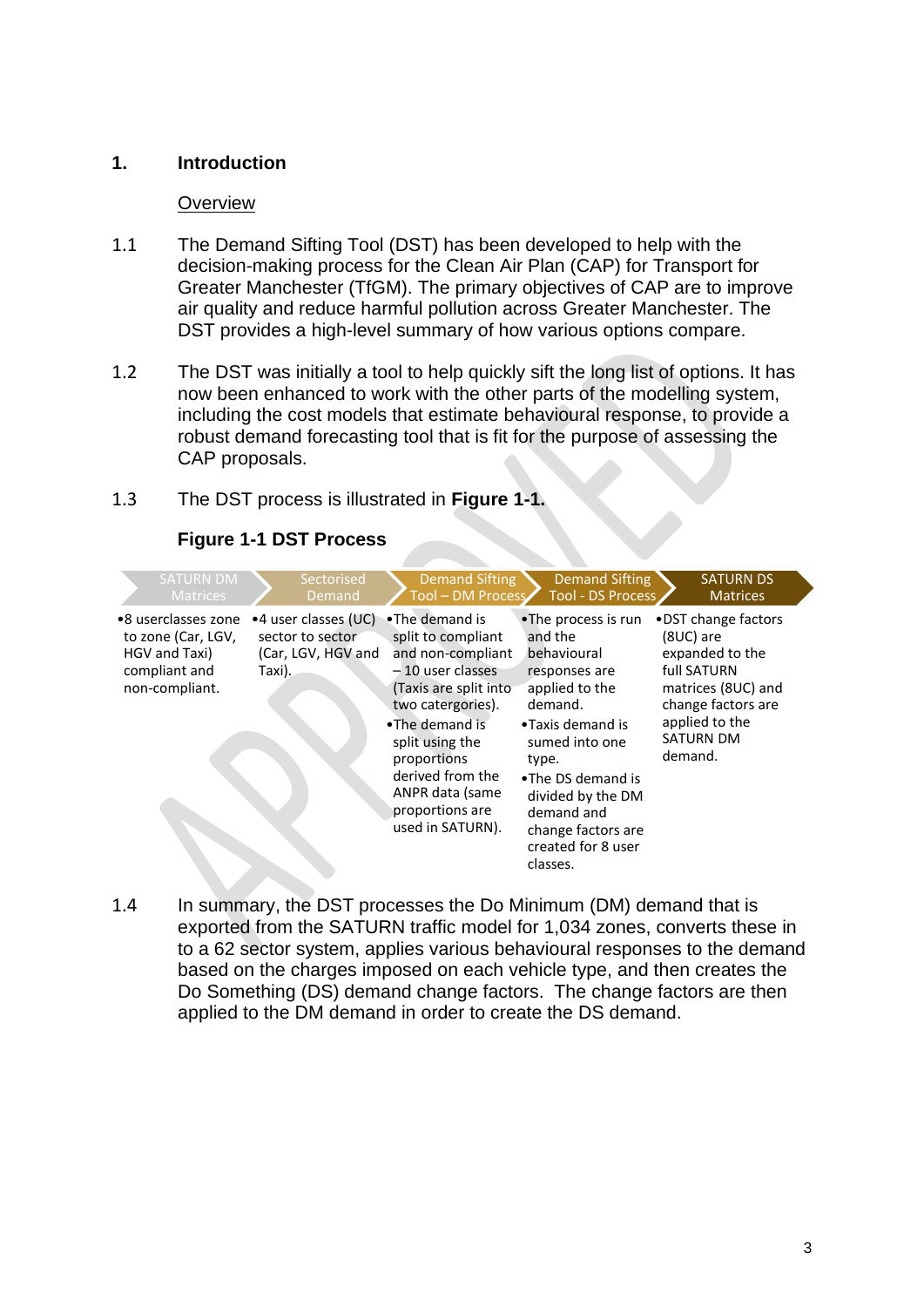- 1.5 The DST can be used to:
	- Test various options based on various charges imposed on different vehicle types;
	- Compare options between different geographical areas and highway network; and
	- Analyse the impact of switching from one mode to another.

# <span id="page-3-0"></span>**2. Structure and scope of current document**

- 2.1 This report gives guidance on how the DST operates and how to identify the relevant parts from a user perspective.
- 2.2 The appendix has the following structure:
	- Inputs and assumptions;
	- DST calculations;
	- Outputs;
	- Installation instructions; and
	- File structure.

# <span id="page-3-1"></span>**3. Inputs and Assumptions**

- 3.1 There are various inputs and assumptions in the process, some of which are specific to the modelling years. The inputs are listed in **[Table 3-1](#page-4-0)**.
- 3.2 While the DST can test a variety of scenarios, in current runs only parts marked with √ change across years and are defined by the user, while other aspects are invariant across all the years (percentage Split by Parking Type marked with X) or are not applied as measures (parking costs).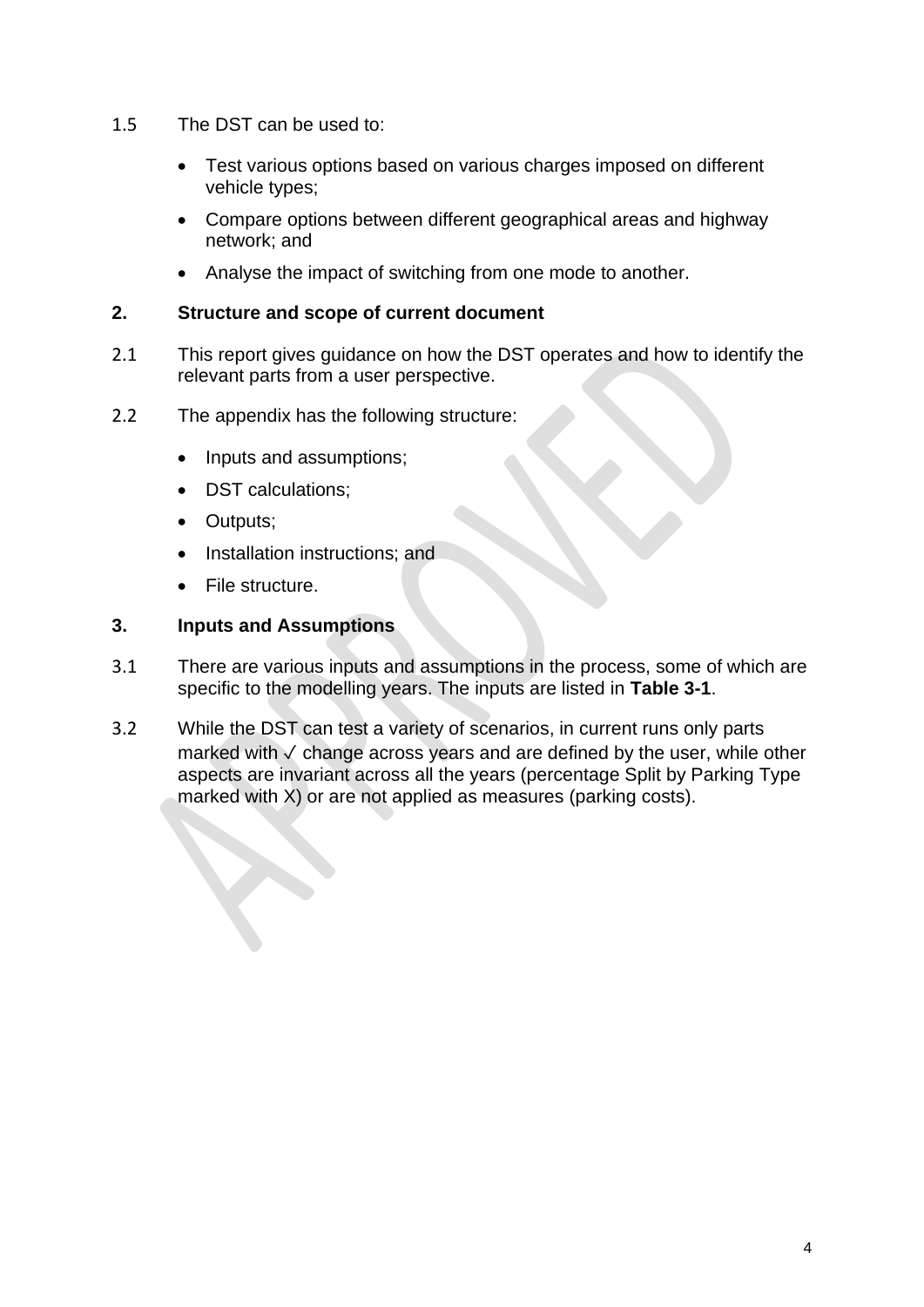# <span id="page-4-0"></span>**Table 3-1 Assumptions**

| <b>Description</b>                                                | Source                                                 | Change by Year |
|-------------------------------------------------------------------|--------------------------------------------------------|----------------|
| <b>DM Demand Data</b>                                             | SATURN Model / Sector to<br>Sector - Four User Classes | $\checkmark$   |
| Values of time (£/hr)                                             | WebTAG                                                 | $\checkmark$   |
| <b>PPM and PPK Values</b>                                         | <b>SATURN Model</b>                                    | $\checkmark$   |
| Base Model Average Speed                                          | <b>SATURN Model</b>                                    | $\checkmark$   |
| Percentage Split by Parking Type                                  | <b>TfGM Car Park Data</b>                              | X              |
| <b>Base Parking Costs</b>                                         | <b>TfGM Car Park Data</b>                              | X              |
| <b>Own-Cost Elasticities for Cars</b>                             | <b>WebTAG Unit M2 Table A1</b>                         | X              |
| Proportion of Travel in work and<br>non-work time                 | <b>WebTAG Databook</b>                                 | X              |
| <b>Elasticities for Use</b>                                       | Calculation                                            | X              |
| Behavioural Response for Car                                      | <b>Cost Model</b>                                      | $\checkmark$   |
| Behavioural Response for LGV                                      | <b>Cost Model</b>                                      | $\checkmark$   |
| Behavioural Response for HGV                                      | <b>Cost Model</b>                                      | $\checkmark$   |
| Behavioural Response for Taxi<br>(PHV/Hackney)                    | <b>Cost Model</b>                                      | $\checkmark$   |
| Vehicles<br>Compliant and<br>Non-<br><b>Compliant Proportions</b> | <b>ANPR Data</b>                                       | $\checkmark$   |
| Proportions of Switched Modes<br>from Car to PT or Active         | 2011 Census JTW data for<br><b>GM</b>                  | X              |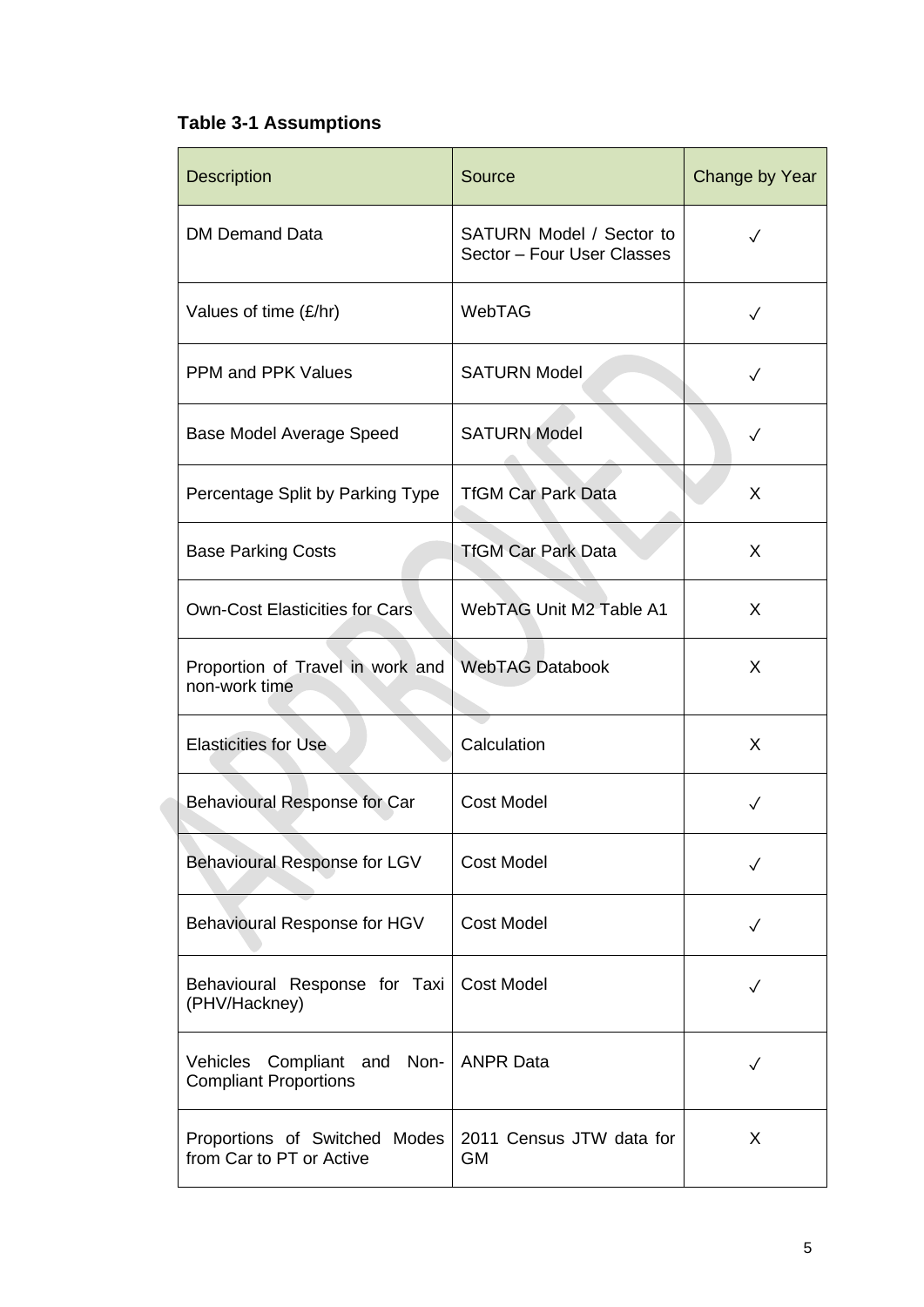3.3 DM Demand and Cost Data from the SATURN model are moved from the model zoning system of 1,034 zones to a 62-sector system. A description of the sectors is provided in **[Table 3-2](#page-5-0)**.

| <b>Description</b>                                                                                                             | Sector(s)                                 |
|--------------------------------------------------------------------------------------------------------------------------------|-------------------------------------------|
| Manchester Inner Ring Road                                                                                                     | 1                                         |
| Intermediate Ring Road                                                                                                         | $2,3,4$ and 5                             |
| M60                                                                                                                            | 6,7,8,9,10,11,12 and 13                   |
| Bury / Bolton / Rochdale                                                                                                       | 14, 15, 16, 17, 18, 19, 20, 21, 22 and 23 |
| Wigan / Oldham                                                                                                                 | 24, 25, 26, 27, 28, 29, 30 and 31         |
| Tameside / Stockport / Cheadle                                                                                                 | 32, 33, 34, 35, 36, 37, 38 and 39         |
| Wythenshawe / Altrincham / Sale /<br>Mottram / Leigh / Carrington /<br>Bredbury / Middleton / M60 to<br><b>Bolton and Bury</b> | 40,41,42,43,44,45,46,47,48 and 49         |
| <b>Rest of GM</b>                                                                                                              | 50,51,52,53,54,55,56,57 and 62            |

# <span id="page-5-0"></span>**Table 3-2 Modelling Sectors**

- 3.4 Measures which can be tested are:
	- Charges by sector, vehicle and parking type (10 classes present in DST);
	- Parking charges by sector and parking type;
	- Improvements on PT system resulting in car demand reduction by sector to sector and peak; and
	- Other measures not tested explicitly as percentage change.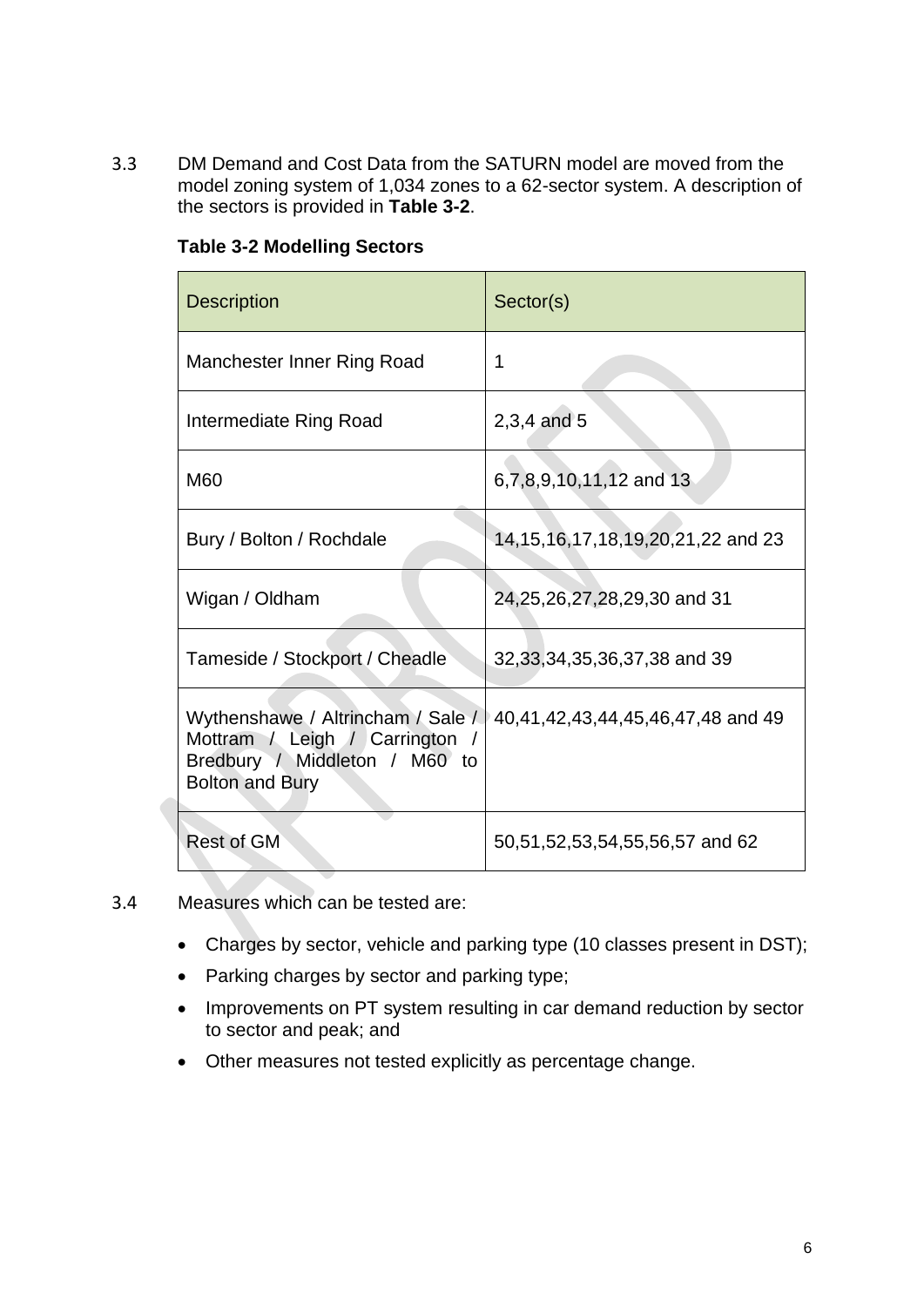# <span id="page-6-0"></span>**4. DST Calculations – Do Minimum Process**

- 4.1 There are two processes in the DST which are as follows:
	- Do Minimum process; and
	- Do Something process.
- 4.2 The Do Minimum process is explained in detail in this section.
- 4.3 The aim of the DM calculation is to process and replicate the DM demand that is used in SATURN by disaggregating the four user classes into ten user classes.

#### DM Input

- 4.4 The main inputs into the DM process are as follows:
	- Aggregated DM demand; and
	- Compliant and non-compliant proportions.

#### DM Demand Input

4.5 The format of the DM demand which is imported into the DST is as follows:

| Origin<br>Sector | Destination<br>Sector | <b>Distance</b><br>Band | Jser<br>Class | Time<br>Period | Demand | Cost |
|------------------|-----------------------|-------------------------|---------------|----------------|--------|------|
|------------------|-----------------------|-------------------------|---------------|----------------|--------|------|

# 4.6 Where:

- Origin Sector and Destination Sector: follow sector system shown in **[Table 4-3](#page-9-0)**;
- Distance Band: represents segmentation of demand by travelled distances using 12 different distance bands. See **[Table 4-1](#page-7-0)** for full list;
- User Class: demand segmentation from SATURN model which is aggregated in four vehicle classes (Car, LGV, HGV and Taxi); and
- Modelled Time Periods: AM, Inter-peak and PM periods.
- 4.7 The creation of the DM demand input from SATURN DM demand and costs is carried out in an MS Access database. Cost is demand weighted.
- 4.8 The DM origin and destination trips are sectioned into 12 distance bands which are shown in **[Table 4-1](#page-7-0)**.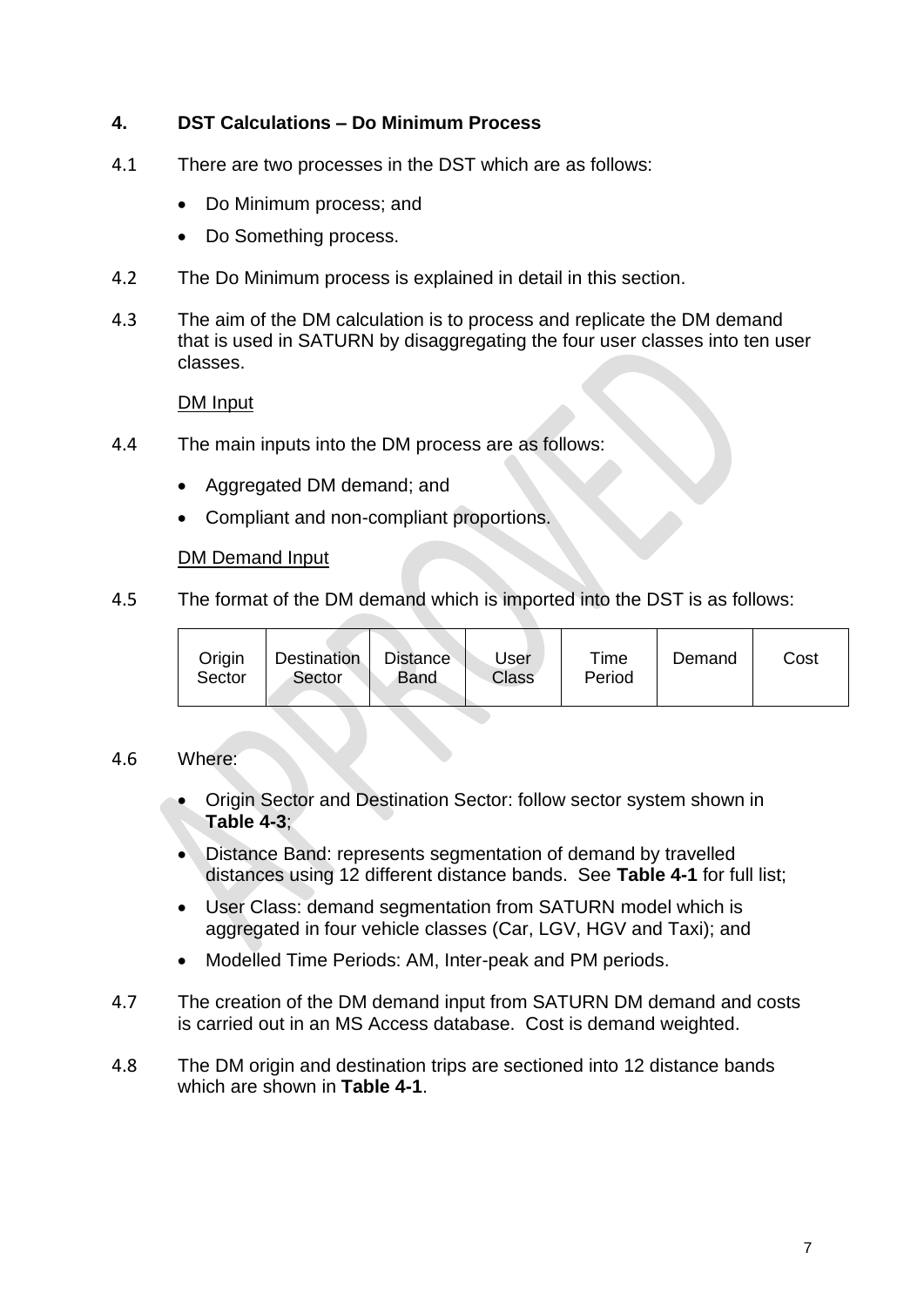<span id="page-7-0"></span>

| <b>Distance Band</b>    | <b>Lower Limit (miles)</b> | <b>Upper Limit (miles)</b> |
|-------------------------|----------------------------|----------------------------|
| $\mathbf{1}$            | $\mathbf 0$                | $\mathbf{1}$               |
| $\overline{c}$          | $\mathbf{1}$               | $\overline{c}$             |
| $\sqrt{3}$              | $\overline{c}$             | $\mathfrak{S}$             |
| $\overline{\mathbf{4}}$ | 3                          | $\,$ 5 $\,$                |
| 5                       | 5                          | 10 <sup>°</sup>            |
| $\,6$                   | 10 <sub>1</sub>            | 15                         |
| $\overline{7}$          | 15                         | 25                         |
| $\bf 8$                 | 25                         | 35                         |
| $\boldsymbol{9}$        | 35                         | 50                         |
| 10                      | 50                         | 100                        |
| 11                      | 100                        | 200                        |
| 12                      | 200                        | N/A                        |
|                         |                            |                            |

# **Table 4-1 Distance Bands**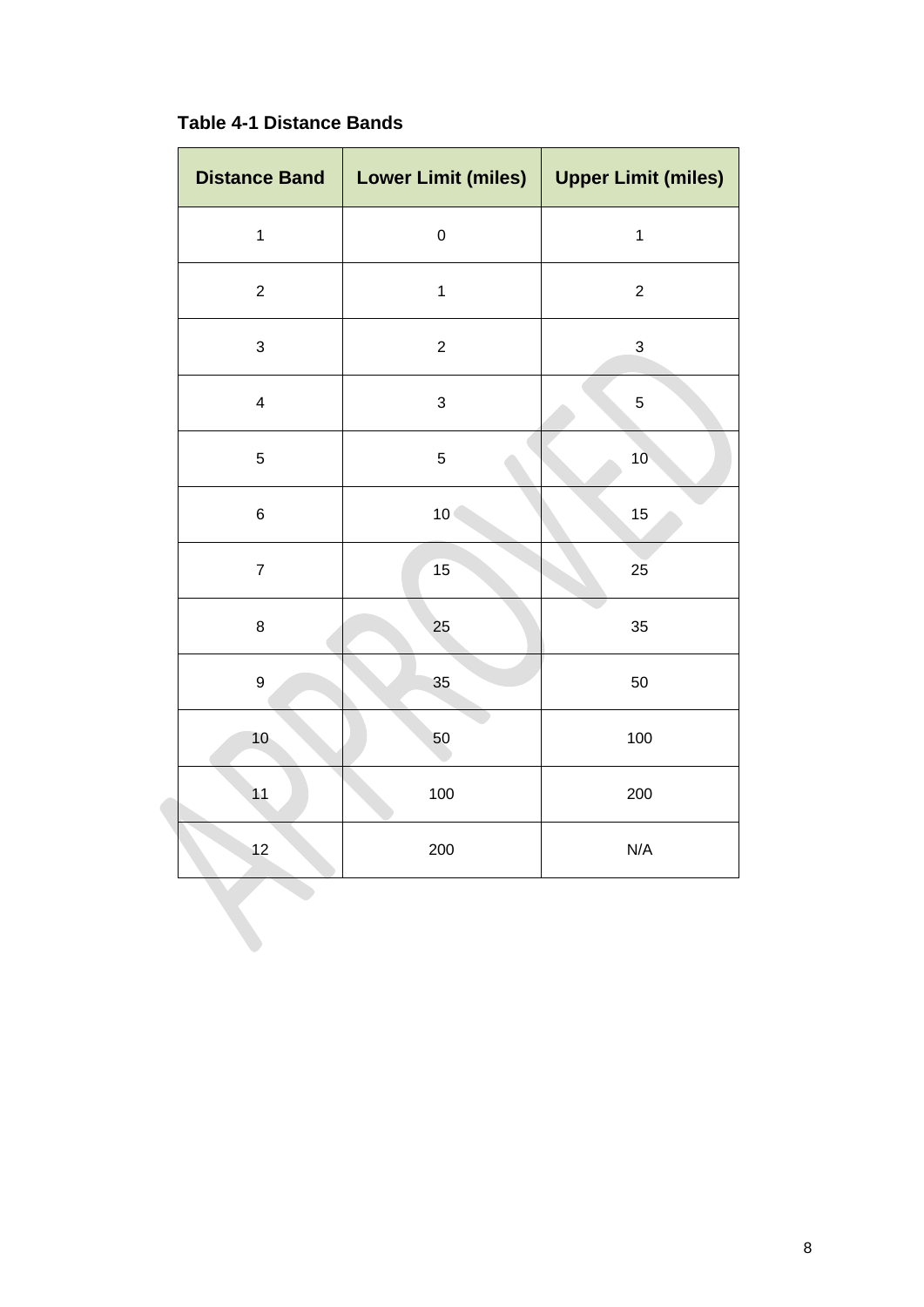# Car DM Demand

<span id="page-8-0"></span>4.9 The car demand is split by parking types which are listed in **[Table 4-2](#page-8-0)**.

# **Table 4-2 Parking Type**

| <b>Parking Type</b>   | <b>Parking Reference</b> |
|-----------------------|--------------------------|
| On Street (Pay)       | P <sub>1</sub>           |
| Car Park (Public Pay) | P <sub>2</sub>           |
| Car Park (Private)    | P <sub>3</sub>           |
| Residential/Non-paid  | P4                       |

4.10 The parking type proportions are calculated using data received from TfGM. The proportions vary for each sector and peak period.

# Taxi DM Demand

- 4.11 The ANPR data is used to split the taxi demand into two types:
	- Hackney; and
	- Private Hire Vehicle.

# **Process**

- 4.12 The DM process is run through the Excel VBA macro. The process splits the DM demand by applying the compliant and non-compliant vehicle proportions that were used during the matrix building process for use in SATURN.
- 4.13 Once the process has finished running, the DM demand for each vehicle type gets generated in the following format:

| Origin<br>Sector | Destination<br>Sector | Distance<br>Band | Demand | Cost | Compliant<br>Demand | Non-<br>Compliant<br>Demand |
|------------------|-----------------------|------------------|--------|------|---------------------|-----------------------------|
|------------------|-----------------------|------------------|--------|------|---------------------|-----------------------------|

# **Sectoring**

DM Summary by Mode and Peak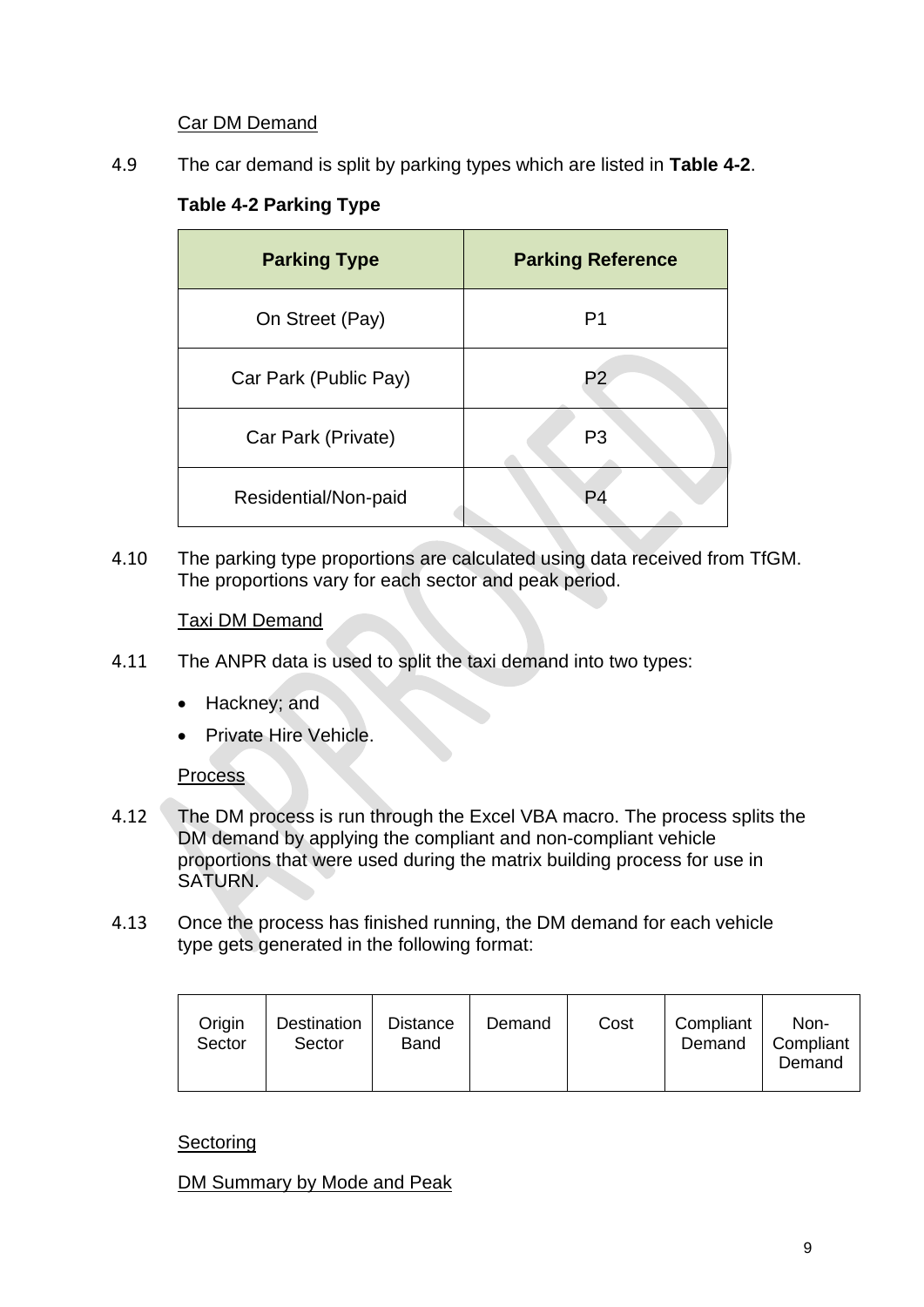<span id="page-9-0"></span>4.14 The DM demand is summarised into the pre-defined sectors displayed in **[Table 4-3](#page-9-0)** to enable outputs to be reported by individual area.

|  |  | <b>Table 4-3 Aggregation Sectors</b> |  |
|--|--|--------------------------------------|--|
|--|--|--------------------------------------|--|

| <b>Aggregation Sector</b> | <b>Description</b>         |  |
|---------------------------|----------------------------|--|
| $\mathbf{1}$              | Manchester Inner Ring Road |  |
| $\overline{2}$            | M60 Cordon                 |  |
| 3                         | <b>Bolton Centre</b>       |  |
| $\overline{4}$            | <b>Bury Centre</b>         |  |
| 5                         | Ashton-Under-Lyne          |  |
| 6                         | Cheadle                    |  |
| $\overline{7}$            | Stockport                  |  |
| 8                         | Wigan                      |  |
| 9                         | Rochdale                   |  |
| 10                        | Oldham                     |  |
| 11 <sup>2</sup>           | Mottram                    |  |
| 12                        | <b>Greater Manchester</b>  |  |

Source: DST

DM Vehicle Kilometres

4.15 To calculate the total vehicle kilometres, the middle value of each distance band is converted from miles to kilometres and then multiplied by the demand in the same distance band.

**Output Summary**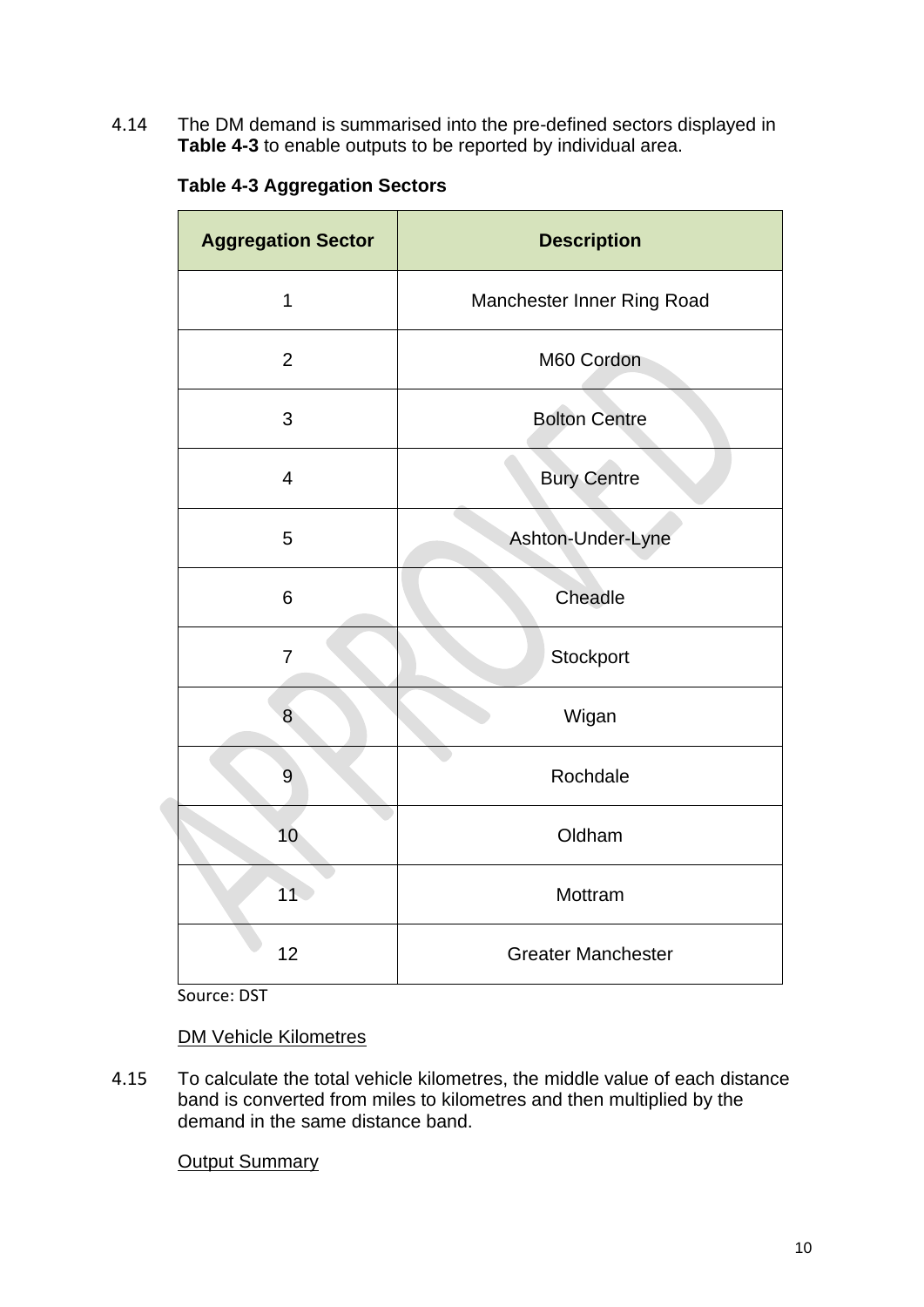4.16 To aid checking, a number of basic input / output comparisons are reported e.g. the total number of vehicles (compliant and non-compliant) for each peak is summarised which can then be checked against the DM demand in SATURN.

# <span id="page-10-0"></span>**5. DST Calculations – Do Something Process**

- 5.1 The Do Something processes are explained in detail in this section.
- 5.2 The main purpose of the DS process is to see how various vehicle types respond to the CAZ charges, and create DM to DS change factors that can be applied to the DM demand in order to produce the DS demand for use in SATURN.

# DS User Classes

- 5.3 The input to the DS process is the DM demand that is processed in the first stage of the DST. The vehicles user classes are defined as the following 10 user classes:
	- Car Compliant;
	- Car Non-Compliant;
	- LGV Compliant;
	- LGV Non-Compliant
	- HGV Compliant;
	- HGV Non-Compliant;
	- Hackney Compliant;
	- Hackney Non-Compliant;
	- PHV Compliant; and
	- PHV Non-Compliant.

# Behavioural responses.

- 5.4 The behavioural responses are split into four categories:
	- Pay Charge;
	- Change Mode;
	- Cancel Trip; and
	- Upgrade Vehicle.
- 5.5 Depending on the level of charge, a probability for each response is modelled as a percentage change (static table) for LGVs, HGVs and Taxis. For car, an elasticity-based approach has been developed.

# DS Calculations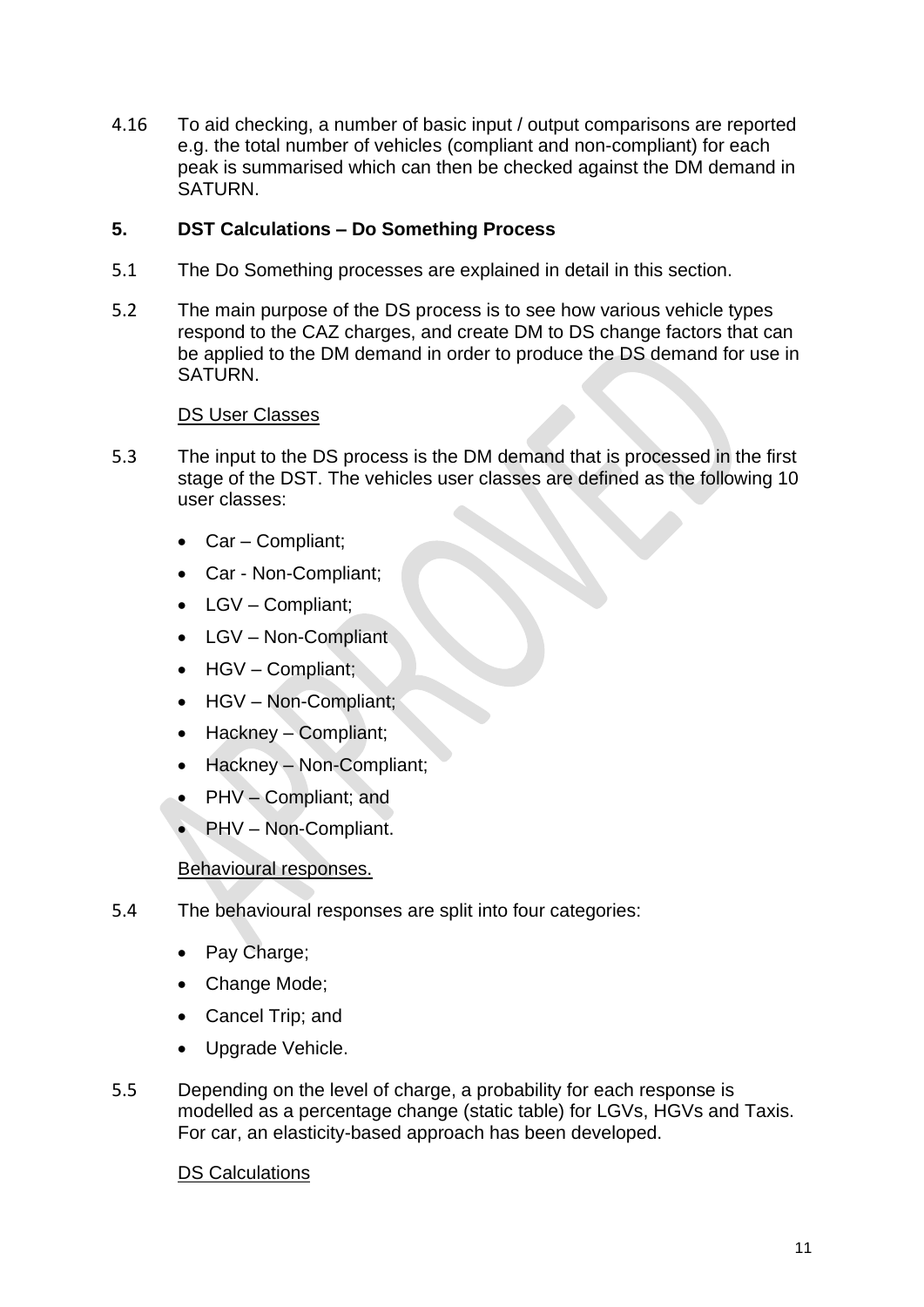- 5.6 The DS process is run through the Excel VBA macro which imports the DM demand and other inputs into the SQL Server database, and then uses numerous SQL queries to run the calculations.
- 5.7 The behavioural responses for each vehicle type and the CAZ charge are copied into the SQL Server database and then applied to the DM noncompliant demand.
- <span id="page-11-1"></span>5.8 The DS process is illustrated in **[Figure 5-1](#page-11-1)**.



# **Figure 5-1 DS Process**

# <span id="page-11-0"></span>**6. Output**

6.1 The Excel VBA macro creates several output files which are described in this section.

# The DS Change Factors

- 6.2 The DS change factors are calculated by dividing the DS demand by the DM demand. The change factors are created for each user class and peak period. The factors are sectioned into 12 distance bands.
- 6.3 The change factors are applied to the 62 sector to sector DM demand which<br>is then disaggregated into the zone to zone DS demand for use in SATURN.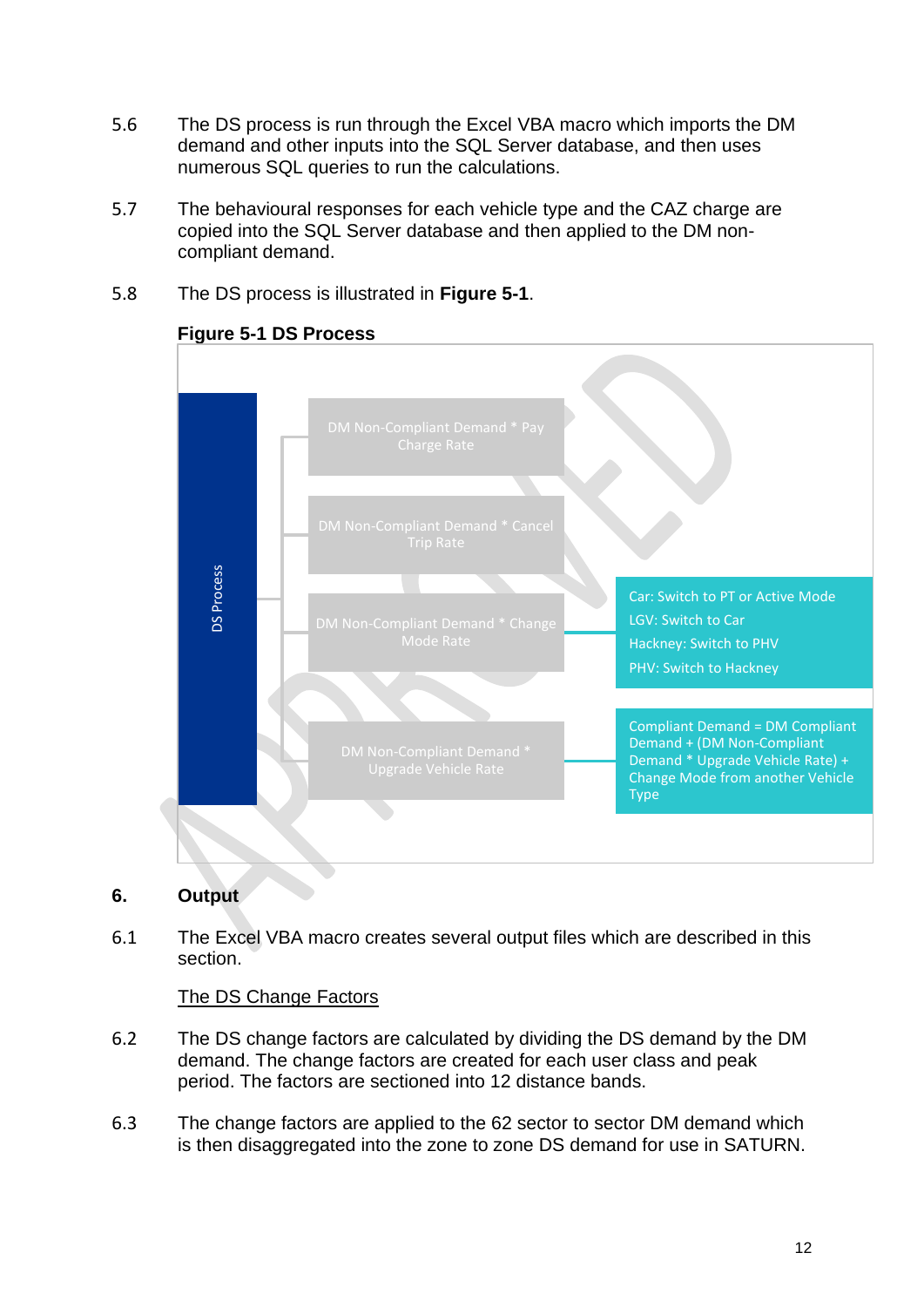6.4 The application of the change factors to the original DM SATURN demand is carried out in an MS Access database.

# DS Summary by Mode and Peak

6.5 The DS demand is summarised into the pre-defined sectors that are stated in "DM Summary by Mode and Peak" section.

# DS Vehicle Kilometres

6.6 The total vehicle kilometres for each peak was calculated using the same calculation as the DM vehicle kilometres.

# <span id="page-12-0"></span>**7. Installation Notes**

#### Required software

- 7.1 To run the full tool the following are required:
	- Office Excel 2016; and
	- SQL Server 2014 Management Studio.

#### Required files

- 7.2 The tool operates using two different files as starting point:
	- TfGM CAZ Model v38 2021 GM CAZ C\_7.5.xlsb : inputs/outputs/macros controlling the process; and
	- TfGM\_CAZ\_Db.bak: Template for database used when calling SQL processes.
- 7.3 Both files MUST reside in the same folder. It needs to be attached to SQL Server before running Excel.
- 7.4 Under xlsb file and tab "SQL Setup" modify:
	- Database name present under SQL Server Management Studio; and
	- Output Directory: not require any action this will be produced during the run.

# <span id="page-12-1"></span>**8. File Structure**

8.1 The current chapter will link inputs/assumptions and outputs listed in previous chapters with excel file structure to give the required information to run the tool and eventually check/modify main assumptions.

#### **Macros**

8.2 To run DM process select "Run Model" Button "Calculate".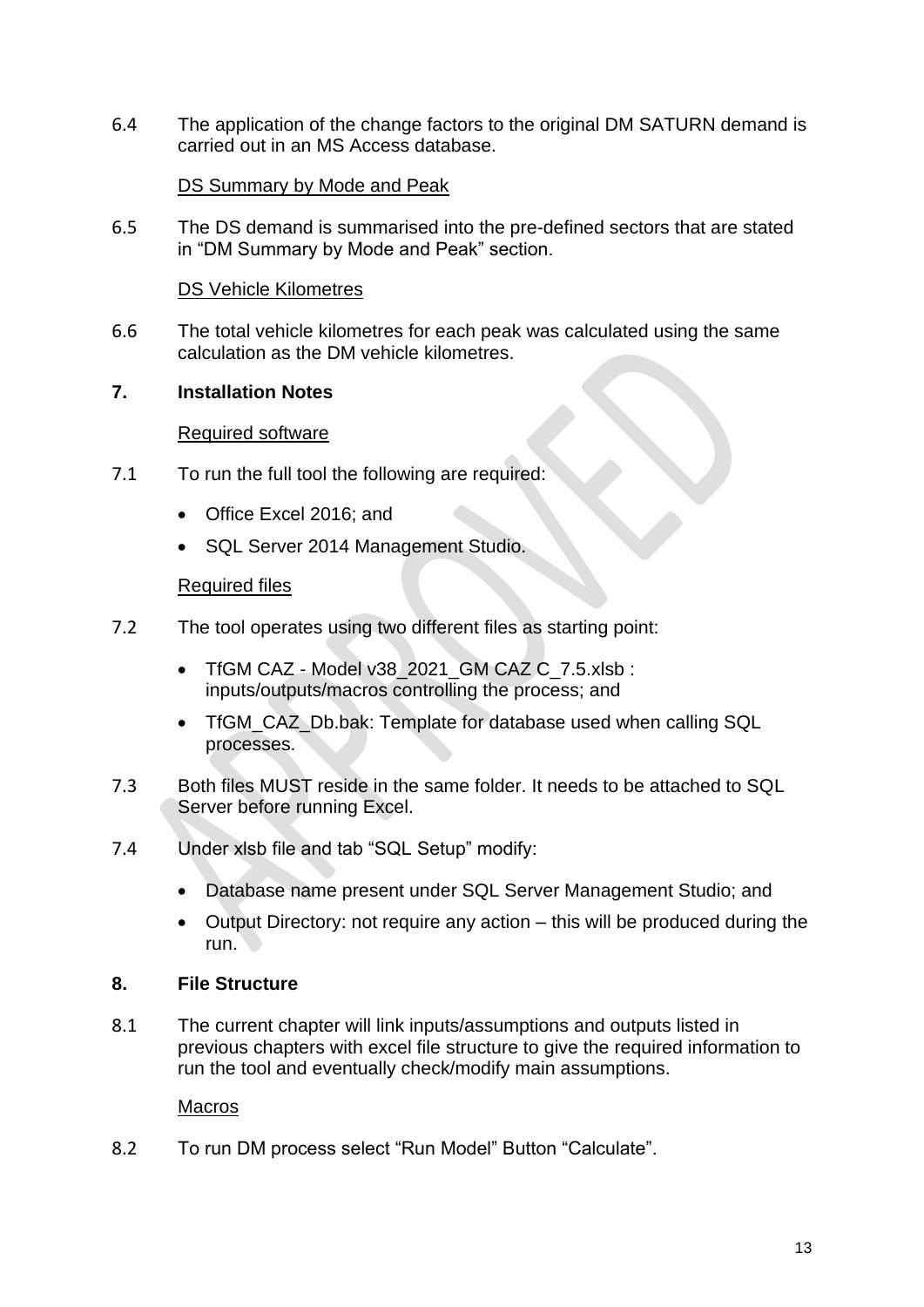8.3 To run DS Process select "SQL Setup" Button "Run Model".

# Inputs and assumptions

<span id="page-13-0"></span>8.4 Inputs and assumptions described previously can be identified in **[Table 8-1](#page-13-0)**.

**Table 8-1 Inputs & Assumptions**

| <b>Description</b>                                 | <b>Location</b>                                  |
|----------------------------------------------------|--------------------------------------------------|
| <b>DM Demand Data</b>                              | <b>Access Data Columns A:G</b>                   |
| Values of time (£/hr)                              | <b>Assumptions &amp; Parameters C5:F8</b>        |
| <b>PPM and PPK Values</b>                          | <b>Assumptions &amp; Parameters D15:118</b>      |
| Base Model Average Speed                           | <b>Assumptions &amp; Parameters</b><br>D24:E24   |
| Percentage Split by Parking Type                   | <b>Assumptions &amp; Parameters</b><br>F41:Q102  |
| <b>Base Parking Costs</b>                          | <b>Assumptions &amp; Parameters</b><br>F107:1177 |
| <b>Own-Cost Elasticities for Cars</b>              | <b>Assumptions &amp; Parameters</b><br>E184:H187 |
| Proportion of Travel in work and non-<br>work time | <b>Assumptions &amp; Parameters</b><br>E193:H198 |
| <b>Therefore Elasticities for Use</b>              | <b>Assumptions &amp; Parameters</b><br>E204:H205 |
| Behavioural Response for Car                       | <b>Assumptions &amp; Parameters</b><br>E223:X227 |
| Behavioural Response for LGV                       | <b>Assumptions &amp; Parameters</b><br>E268:X278 |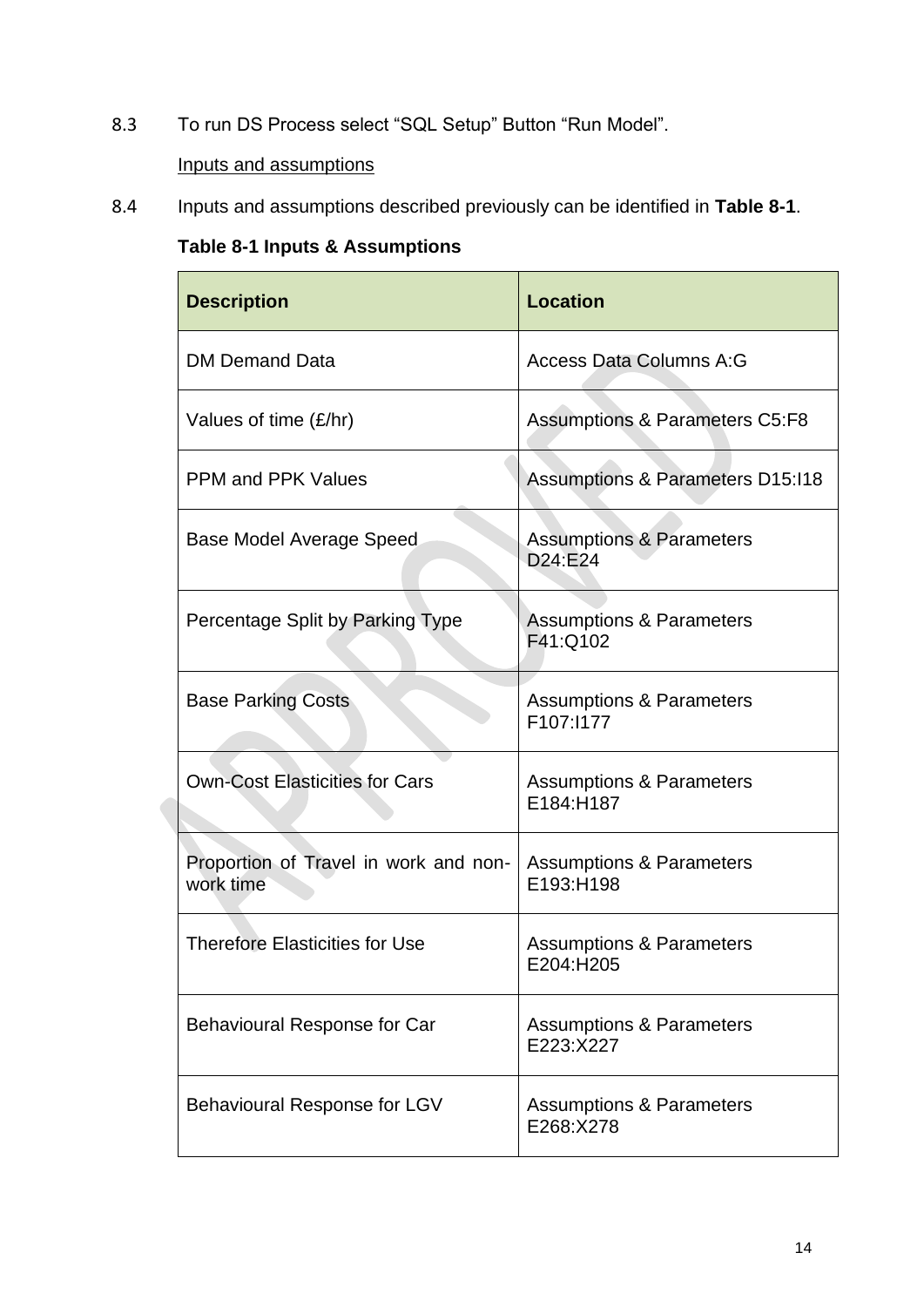| <b>Description</b>                                         | Location                                         |
|------------------------------------------------------------|--------------------------------------------------|
| Behavioural Response for HGV                               | <b>Assumptions &amp; Parameters</b><br>E236:M246 |
| Response for<br><b>Behavioural</b><br>(PHV/Hackney)        | Taxi   Assumptions & Parameters<br>E286:X297     |
| <b>Vehicles Compliant and Non-Compliant</b><br>Proportions | <b>Assumptions &amp; Parameters</b><br>F341:F395 |
| Proportions of Switched Modes from<br>Car to PT or Active  | <b>Assumptions &amp; Parameters</b><br>C399:P433 |

8.5 Measures to include are listed under "MeasuresToInclude".

DM Reporting

8.6 Reporting for DM is produced under "Summary\_All\_Modes".

**Outputs** 

8.7 Under Output directory defined during installation, files described under Chapter 4 will be produced, as shown in **[Table 8-2](#page-15-0)**.